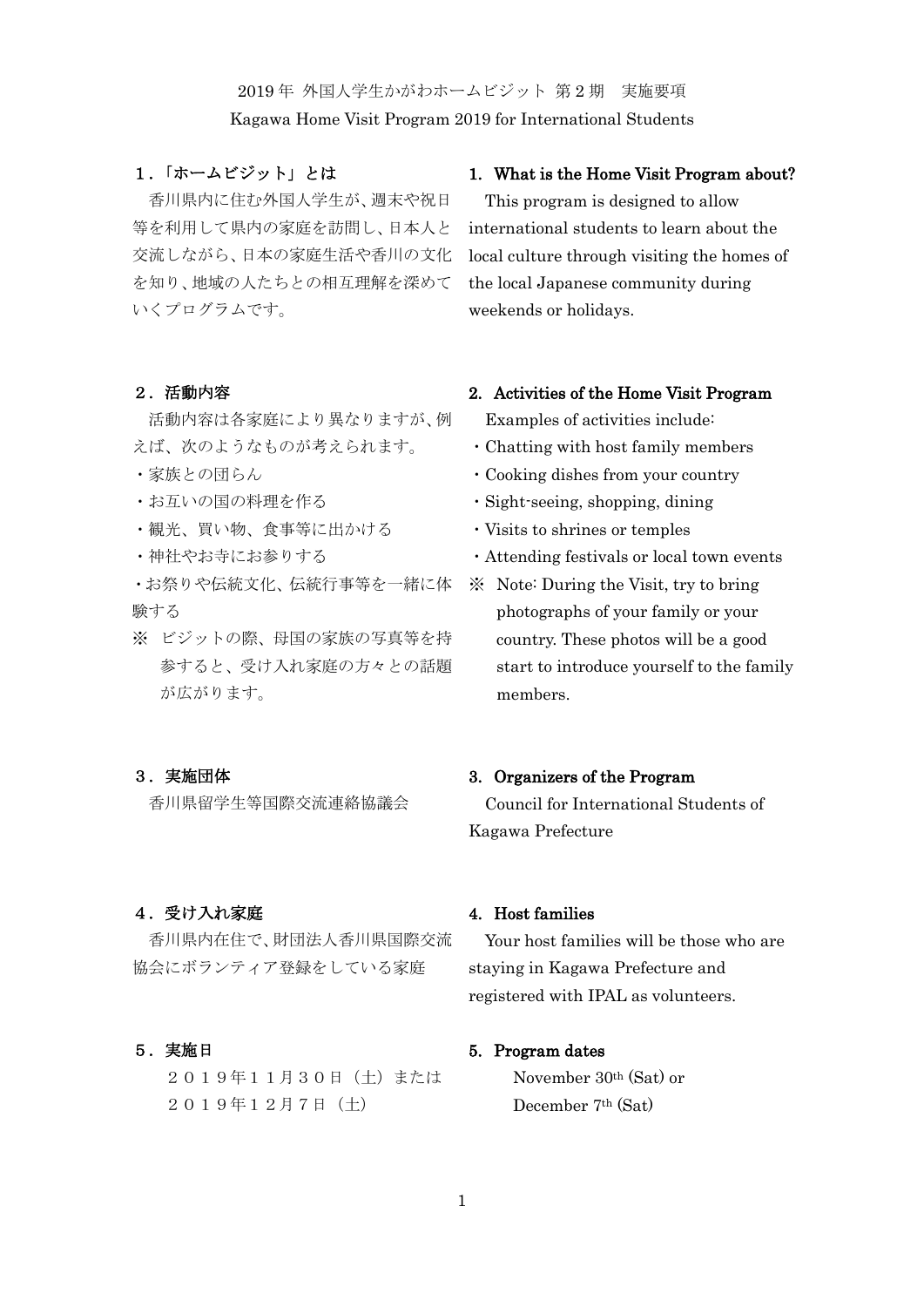申請書に、いずれの日に参加できるか ○をしてください。両日に○をつける場 合は、参加日が決定するまで、両日とも 参加できるようにしておいてください。

# 6.申し込み方法

所定の申込書(各大学や日本語学校等、財 団法人香川県国際交流協会の担当部署で配 布、または香川県留学生等国際交流連絡協議 会ホームページからダウンロード)に必要事 項を記入のうえ、所属校の担当係に提出して ください。

申し込みの際には、保険証のコピーも添付 するようにしてください。

# 7.参加費:100円(保険料)

留学生に対するガイダンス実施日に集金 します。

#### 8.応募締切

10 月 18 日(金)必着

## 9.応募資格

香川県内の大学や日本語学校等に在籍し、 「留学」ビザを有し、保険(国民健康保険、 海外旅行保険、学生教育研究災害傷害保険 等)に加入している外国人学生。ガイダンス に参加すること。欠席した場合、資格なしに なります。

### 10.募集人数:10~20 名

※ただし、状況により受け入れ家庭を紹介で きない場合もあります。

Circle the date(s) you prefer on the application form. If you circle both dates, we will assign a date for you. Thus, keep them both open until we contact you.

### 6. Application procedure

Forms can be obtained from respective departments in charge international students, or they can be downloaded from the homepage of the Council for International Students of Kagawa Prefecture. Fill them out and send them by mail or by hand to the respective departments. A copy of your insurance is required upon application.

# 7. Participation fee: 100 yen (for insurance) To be collected on the day of the Guidance.

#### 8. Application deadline

Must arrive by Oct. 18th (Fri)

#### 9. Eligibility

International students enrolled in educational institutions in Kagawa Prefecture, holding a 'student visa' permit and in possession of an appropriate insurance policy. Attendance to the guidance session is mandatory. Note that absentees will be disqualified from the Home Visit.

10. Number of participants: 10 to 20 people Note that we may not be able to match all participants due to the limited number of host families.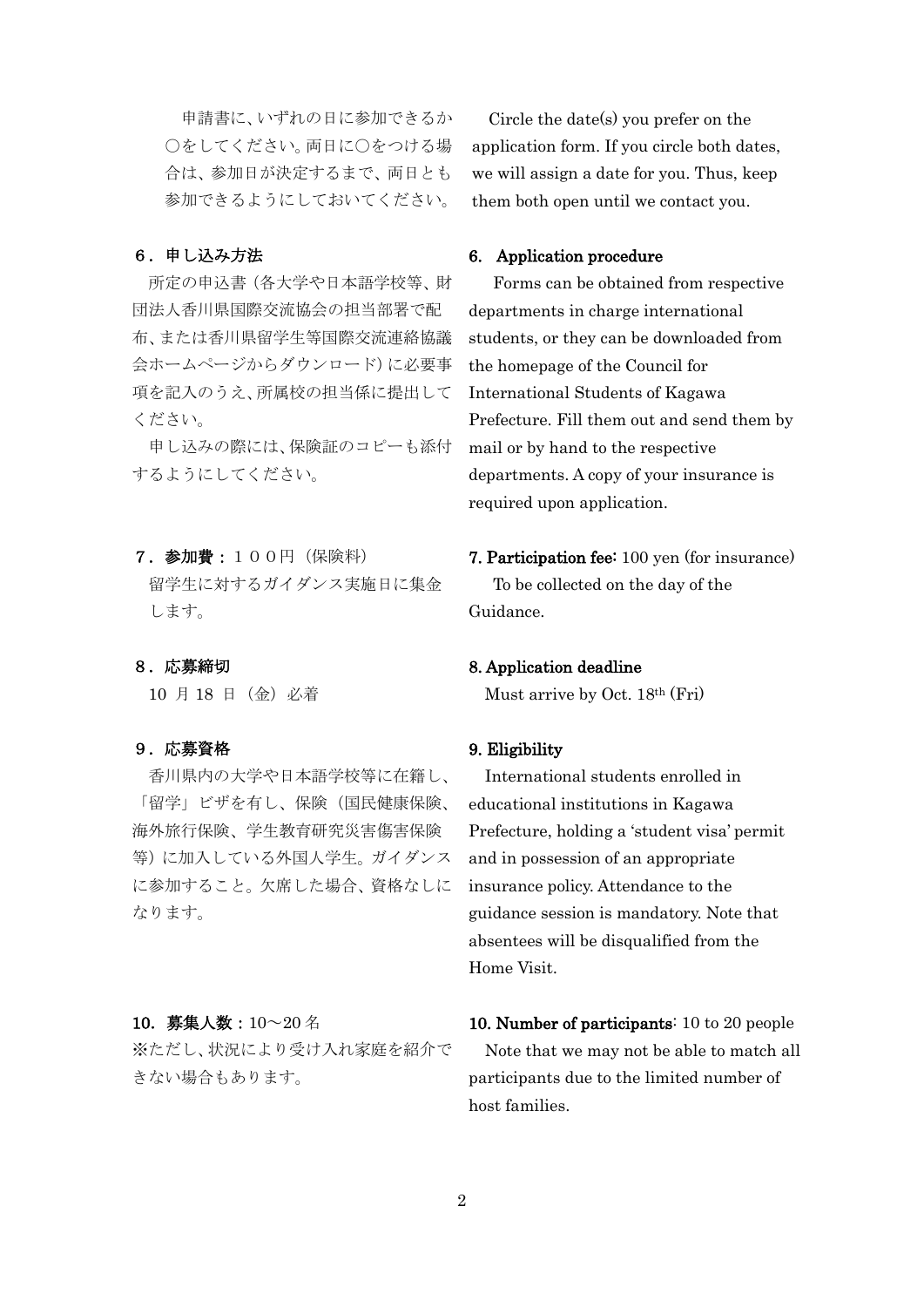#### 11.参加成立の通知

申込は、申込書に記載されたメールアドレ スに事務局からメールを送信し、「参加しま す」と返信した時点で、完了します。申込書 を提出しただけでは完了しませんので、ご注 意ください。

事務局からの連絡事項は、メールで行いま すので、定期的に確認してください。

# 12. 応募からホームビジットまでの流れ

- ・ 10 月上旬 申込書配布
- ・ 10 月 18 日(金)申し込み締め切り
- ・ 11 月上中旬 受け入れ家庭・留学生のマ ッチング
- ・ 10 月 31 日(木)留学生に対するガイダ ンス(場所:香川大学研究交流棟5階研 究者交流スペース:18:00~)
- ・ 11 月 22 日(金)対面式(会場:多目的 ホール 時間:18:30~)。対面式後、各 自(各組)で交流の計画等を話し合って ください。
- 11 月 30 日(土)または 12 月 7 日(土) ホームビジット日
- ・ 12 月 20 日(金)感想文提出(※)
- ※ホームビジット終了後、学生・受け入れ家 庭ともに、写真入りの簡単な感想文を提 出してもらいます。また、別途体験談の 執筆を依頼することもあります。

# 11. Acceptance of participation

After application forms are received, the Secretariat (Kagawa University) shall email successful candidates with a note that says 'Participation accepted'. Please note that simply submitting the application form does not guarantee acceptance for participation.

# 12. Time-flow of the program

- ・ Early Oct.: Obtain application forms
- ・ Oct. 18th (Fri): Application deadline
- Early to mid-Nov.: Matching of families with students
- ・ Oct. 31st (Thu): Guidance for students (Venue: Kagawa University Research Forum, Joint Research Building, 18:00  $\sim)$
- ・ Nov. 22nd (Fri): Matching Ceremony for all participants. (Venue: Kagawa University Multi-Purpose Hall Olive Square 2F,  $18:30\sim$ ). After the ceremony, students should plan with the host families on how and when to meet.
- Nov. 30<sup>th</sup> (Sat) or Dec. 7<sup>th</sup> (Sat): Home Visit
- ・ Dec. 20th (Fri): Deadline for mini-report $(\%)$
- ※We require all students and host families to submit a mini-report with photos, on the activities. Students and host families may also be requested to give a simple talk on their experiences should we organize a seminar.